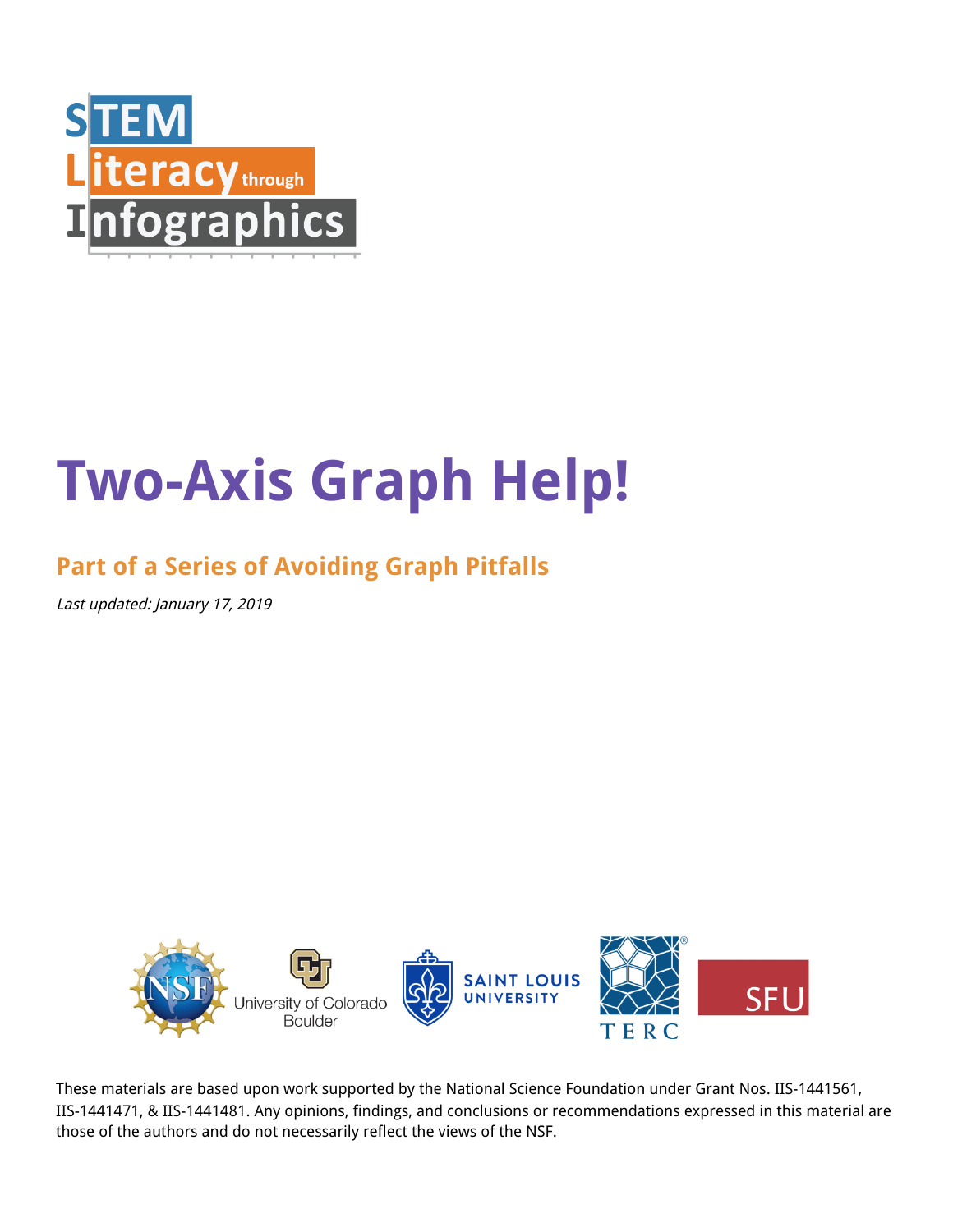# **Two-Axis Graph Help!**

#### By Ada Ren & Andee Rubin

If you're reading this, it's probably because you have a line graph or scatter plot that is statistically incorrect or visually misleading. Try to figure out which issue your graph has and consider the suggestions here for improving it.

#### **Problem: X-axis for time reads from right to left**



#### **Problem: Y-axis not labeled appropriately**



[www.science-infographics.org](http://www.science-infographics.org/)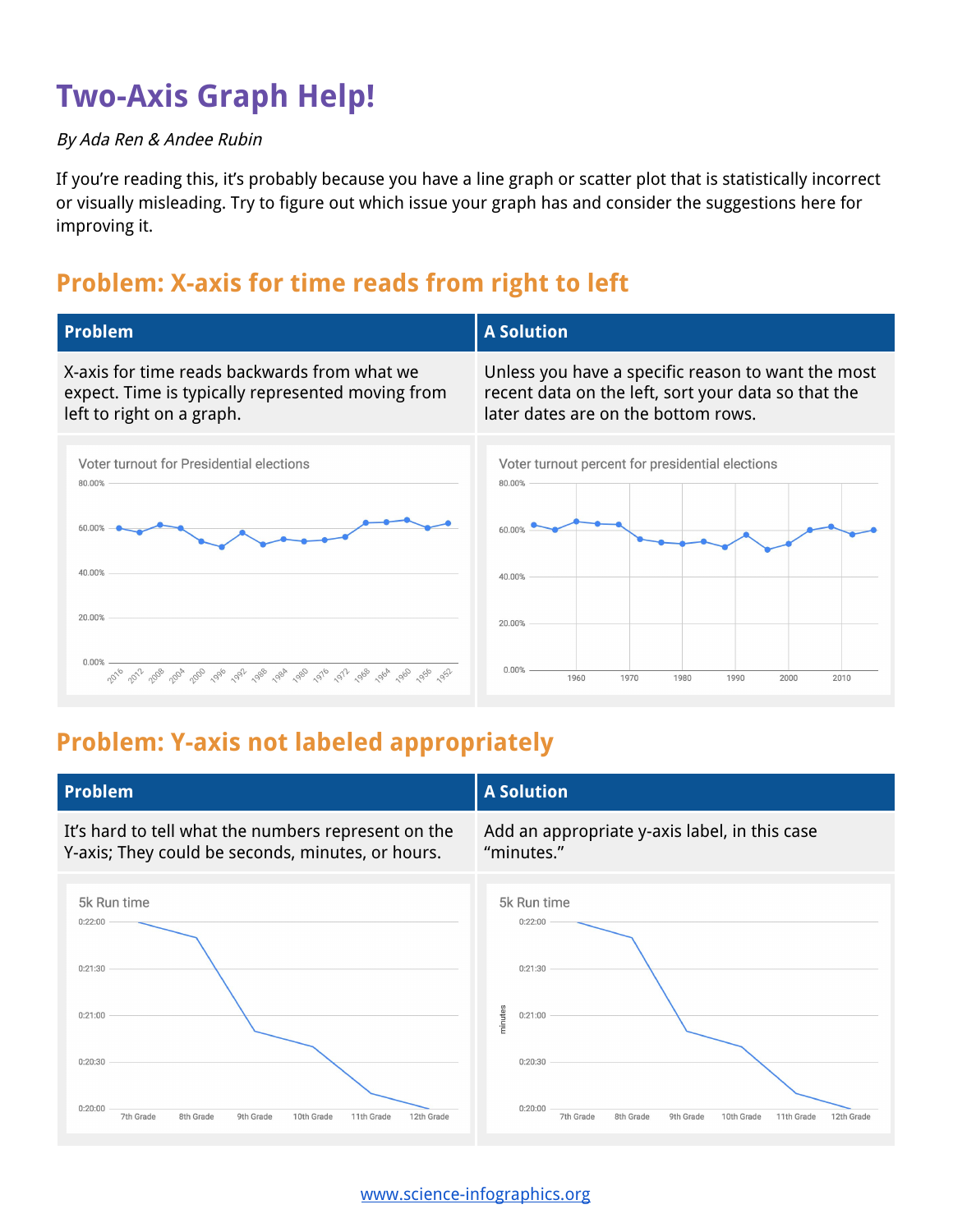#### **Problem: "Best fit" line drawn on a graph inappropriately**



Here "best fit" line is drawn on a scatter plot, but the

#### **Problem A A** Solution

If there's no trend, just say so. Remove the trendline. Sometimes that's what the data say.



#### **Problem: Points on graph connected by lines inappropriately**

| <b>Problem</b>                                                                                                                                                                                                                                                                                                    |                                  |    |    |     |     |     |     | <b>A Solution</b> |                                                                                         |    |    |     |  |     |     |  |     |  |
|-------------------------------------------------------------------------------------------------------------------------------------------------------------------------------------------------------------------------------------------------------------------------------------------------------------------|----------------------------------|----|----|-----|-----|-----|-----|-------------------|-----------------------------------------------------------------------------------------|----|----|-----|--|-----|-----|--|-----|--|
| Connecting successive points on a graph implies<br>that there could be points on the drawn line, but<br>the data may not support that implication. The<br>graph below implies that a high school student who<br>weighs 150 pounds is likely to be 160 cm tall, but<br>there is no data point there to support it. |                                  |    |    |     |     |     |     |                   | Create a graph with the individual points on it, but<br>don't connect them with a line. |    |    |     |  |     |     |  |     |  |
|                                                                                                                                                                                                                                                                                                                   | High Schoolers' weight vs height |    |    |     |     |     |     |                   | High Schoolers' weight vs height                                                        |    |    |     |  |     |     |  |     |  |
|                                                                                                                                                                                                                                                                                                                   | 200                              |    |    |     |     |     |     |                   | 200                                                                                     |    |    |     |  |     |     |  |     |  |
|                                                                                                                                                                                                                                                                                                                   |                                  |    |    |     |     |     |     |                   | 150                                                                                     |    |    |     |  |     |     |  |     |  |
|                                                                                                                                                                                                                                                                                                                   | 100                              |    |    |     |     |     |     |                   | 100                                                                                     |    |    |     |  |     |     |  |     |  |
| neight (cm)                                                                                                                                                                                                                                                                                                       |                                  |    |    |     |     |     |     | height (cm)       |                                                                                         |    |    |     |  |     |     |  |     |  |
|                                                                                                                                                                                                                                                                                                                   | 50                               |    |    |     |     |     |     |                   | 50                                                                                      |    |    |     |  |     |     |  |     |  |
|                                                                                                                                                                                                                                                                                                                   | $\cap$                           | 50 | 75 | 100 | 125 | 150 | 175 |                   |                                                                                         | 50 | 75 | 100 |  | 125 | 150 |  | 175 |  |
|                                                                                                                                                                                                                                                                                                                   | weight (kg)                      |    |    |     |     |     |     | weight (kg)       |                                                                                         |    |    |     |  |     |     |  |     |  |